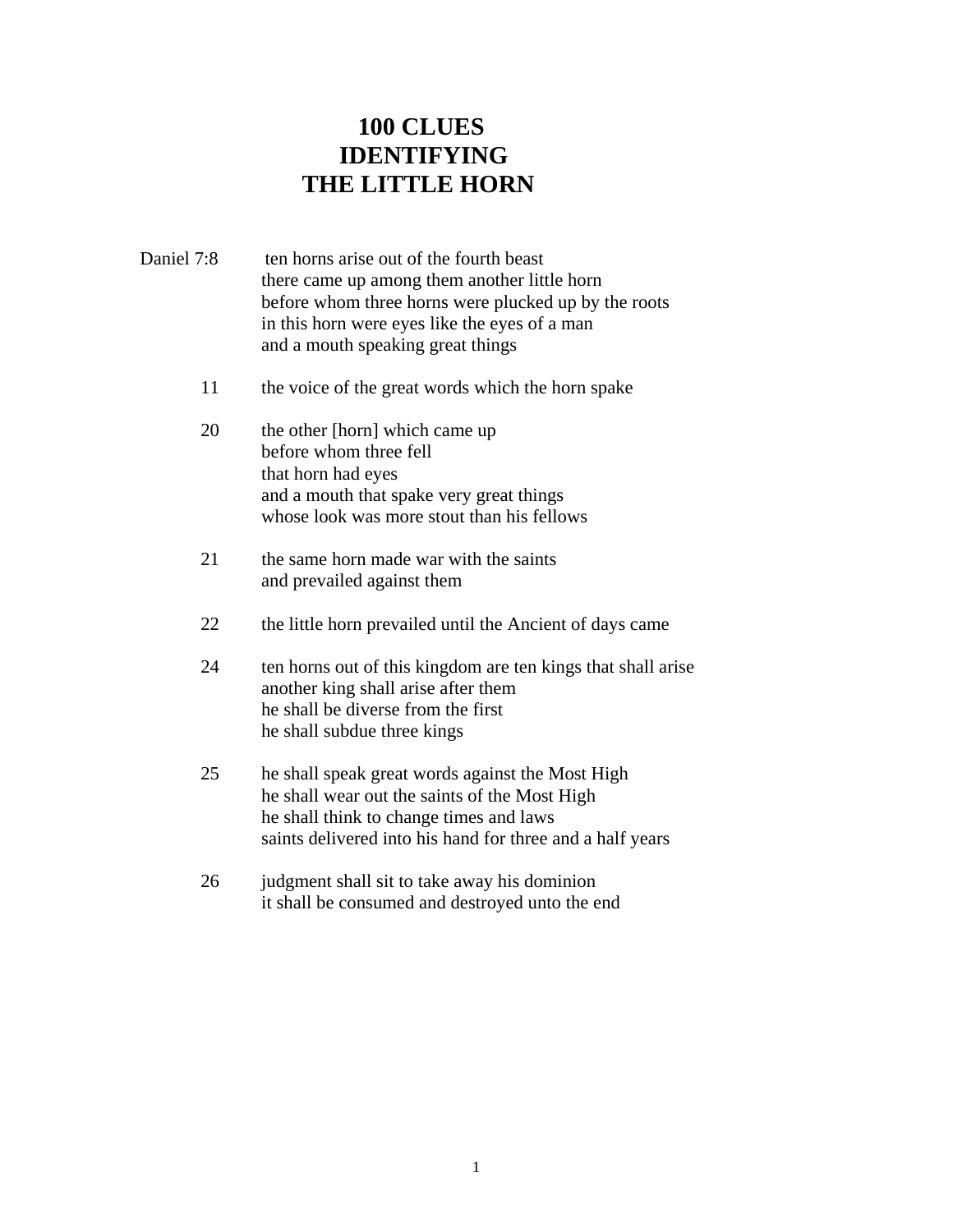| Daniel 8:9 | out of one of them [winds] came a little horn<br>it waxed exceeding great towards south, east and<br>pleasant land                                                                                                                      |
|------------|-----------------------------------------------------------------------------------------------------------------------------------------------------------------------------------------------------------------------------------------|
| 10         | it waxed great against the host of heaven<br>it cast down the host and of the stars to the ground<br>it stamped upon them                                                                                                               |
| 11         | it magnified himself even against the Prince of the host<br>from Him the daily was taken away<br>and the place of His Sanctuary was cast down                                                                                           |
| 12         | the host was given over for transgression against the daily<br>it cast down the truth to the ground<br>it practiced and prospered                                                                                                       |
| 23         | in the latter time of their kingdom<br>when transgression has come to the full<br>a king shall stand up of fierce countenance<br>and understanding dark sentences                                                                       |
| 24         | his power shall be mighty but not with his own power<br>he shall destroy wonderfully<br>he shall prosper and practice<br>he shall destroy the mighty and the holy people                                                                |
| 25         | through his policy he shall cause craft to prosper in his hand<br>he shall magnify himself in his heart<br>by peace he shall destroy many<br>he shall stand up against the Prince of princes<br>he shall be broken without [human] hand |
|            | Daniel 11:30 the ships of Chittim shall come against him<br>he shall have indignation against the holy covenant<br>he shall have intelligence with them that forsake the holy<br>covenant                                               |
| 31         | arms shall stand on his part<br>he shall pollute the Sanctuary of strength<br>he shall take away the daily<br>he shall place the abomination that maketh desolate [cause]<br>astonishment]                                              |

32 he shall corrupt the wicked by flatteries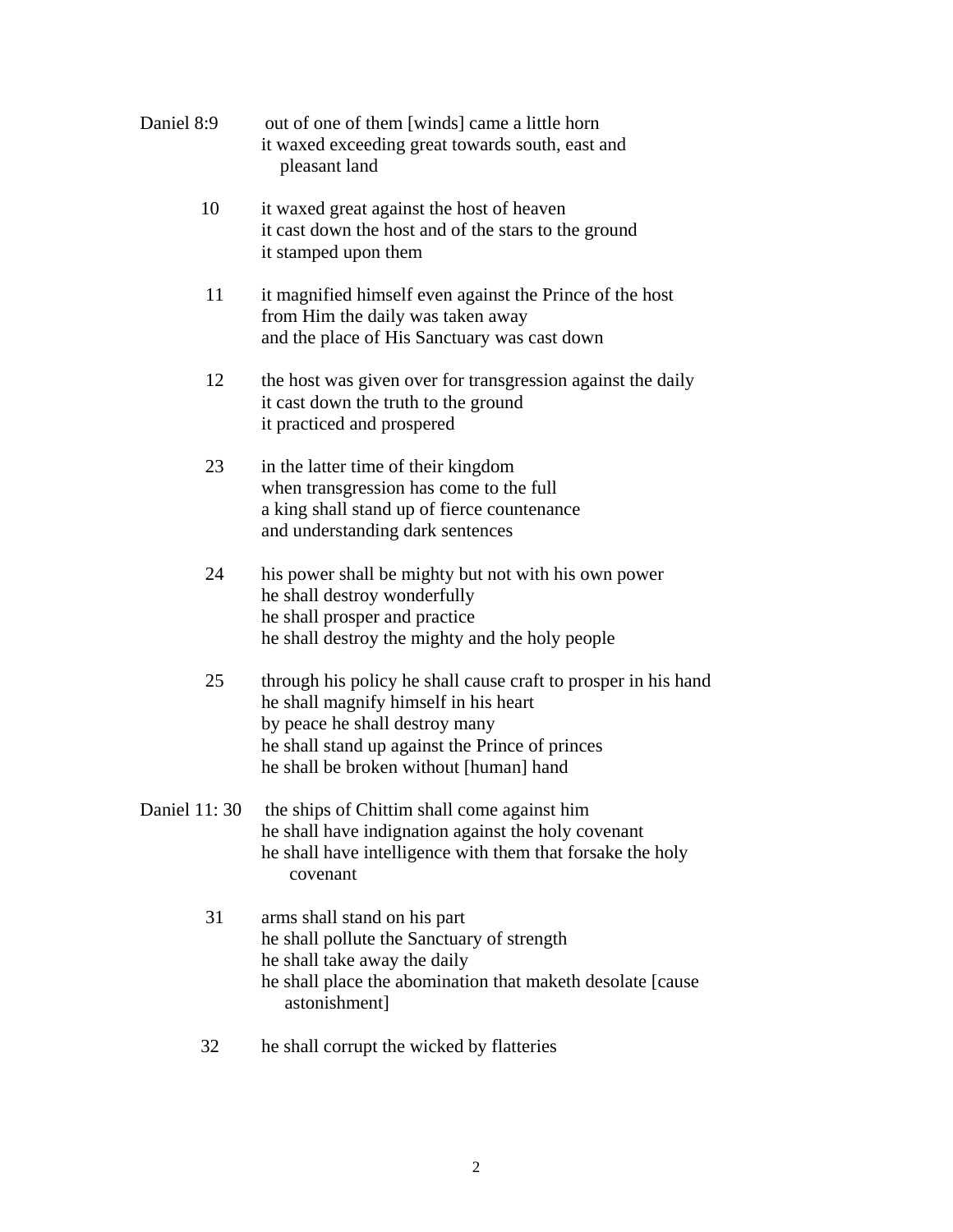| 33             | they that understand shall fall by sword, flame, captivity and<br>spoliation                                                                                    |
|----------------|-----------------------------------------------------------------------------------------------------------------------------------------------------------------|
|                | [this persecution will continue] for many days                                                                                                                  |
| 33             | he persecuted will be helped with a little help                                                                                                                 |
|                | many will join them through flattery                                                                                                                            |
| 35             | they who understand shall fall to purge them until the time of<br>the end                                                                                       |
|                | it is a time appointed by God                                                                                                                                   |
| 36             | the king of fierce countenance shall arise<br>he shall do according to his will<br>he shall exalt himself                                                       |
|                | he shall magnify himself above every god<br>he shall speak marvelous things against the God of gods<br>he shall prosper till the indignation is accomplished    |
| 37             | he shall not regard the God of his fathers<br>he shall not regard the desire of women<br>he shall not regard any god<br>he shall magnify himself above all      |
| 38             | he will honor the god of forces in the place of God<br>he will honor with treasures a god whom his fathers knew not                                             |
| 39             | he shall do with a strange god whom he shall acknowledge and<br>increase in glory<br>he shall cause them to rule over many<br>he shall divide the land for gain |
|                | Revelation 13:1 the beast shall arise out of the sea<br>it has seven heads and ten crowned horns<br>on its heads are the names of blasphemy                     |
| $\overline{2}$ | it is a composite of the leopard, lion, bear and dragon<br>it has the mouth of the lion<br>the dragon gave him his seat, power and authority                    |
| 3              | one of his seven heads was wounded to death<br>his deadly wound was healed                                                                                      |

all the world wondered after the beast-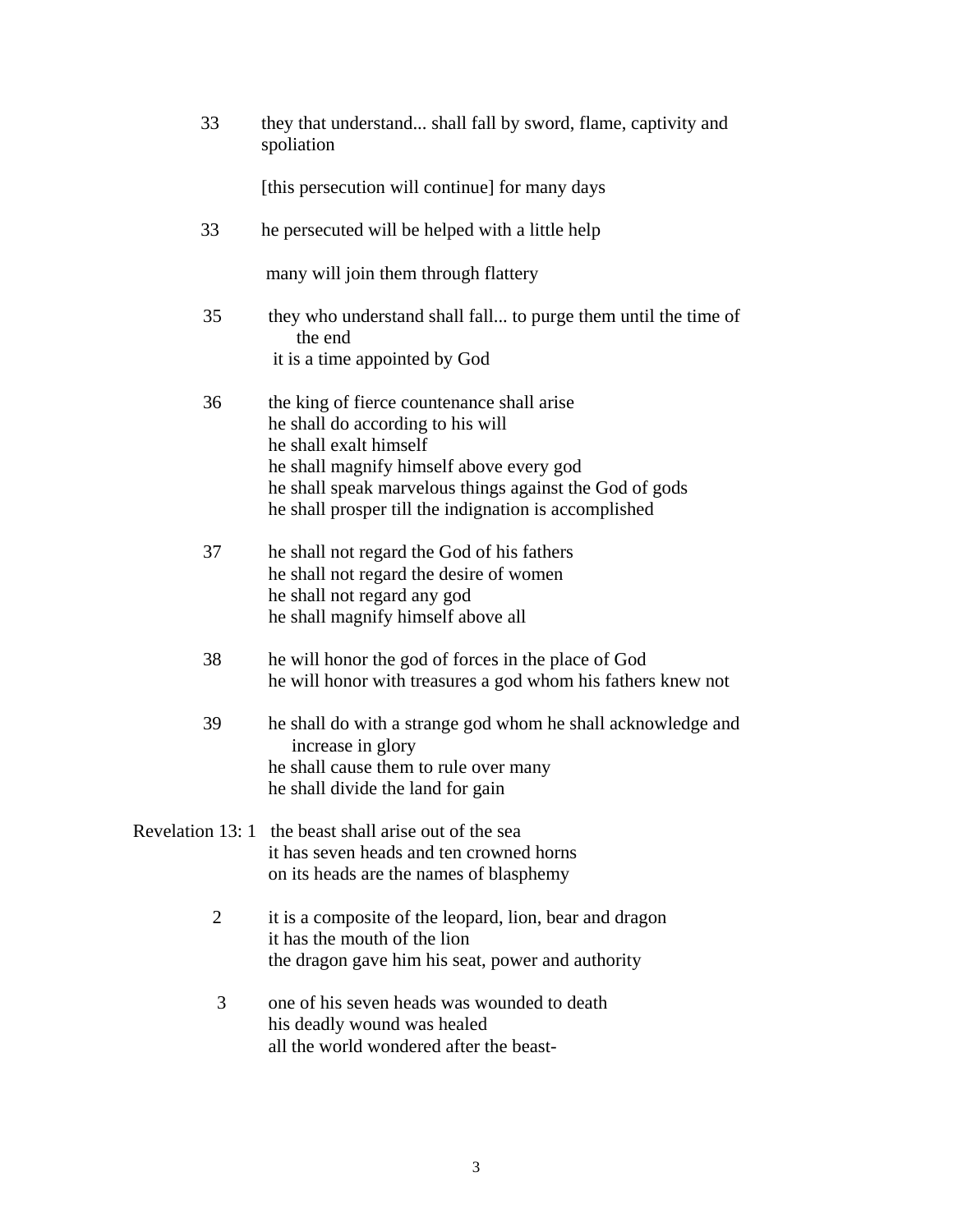| $\overline{4}$   | the world wondered after the beast<br>they worshipped the beast                                                                                   |
|------------------|---------------------------------------------------------------------------------------------------------------------------------------------------|
| 5                | there was given to him a mouth speaking great things and<br>blasphemies.                                                                          |
|                  | power was given-to him to continue 42 months                                                                                                      |
| 6                | he opened his mouth in blasphemy against God<br>he blasphemed His name<br>he blasphemed His Tabernacle<br>he blasphemed them that dwell in heaven |
| 7                | he was given power to make war with the saints<br>and to overcome them<br>he was given power over all kindred, tongues and nations                |
| 8                | he was worshipped by all who dwell on the earth<br>whose names are not written in the book of life                                                |
| 15               | an image is made to him<br>all are commanded to worship the time on pain of death                                                                 |
| 16               | all are commanded to receive his mark in forehead and hand                                                                                        |
| 17               | without his mark or name or number no one may buy or sell                                                                                         |
| 18               | the name of the beast is the name of a man<br>the number of the beast should be counted<br>it is the number of a man<br>it is $666$               |
| Revelation 14:8  | Babylon the great is fallen, is fallen<br>all nations drink of the wine of the wrath of her fornication                                           |
| Revelation 17: 1 | the judgment of the great whore<br>she sits on many waters                                                                                        |
| 2                | kings of the earth commit fornication with her<br>inhabitants made drunk with wine of her fornication                                             |
| 3                | woman sits on scarlet colored beast<br>she has seven heads                                                                                        |

 she has ten horns these are full of the names of blasphemy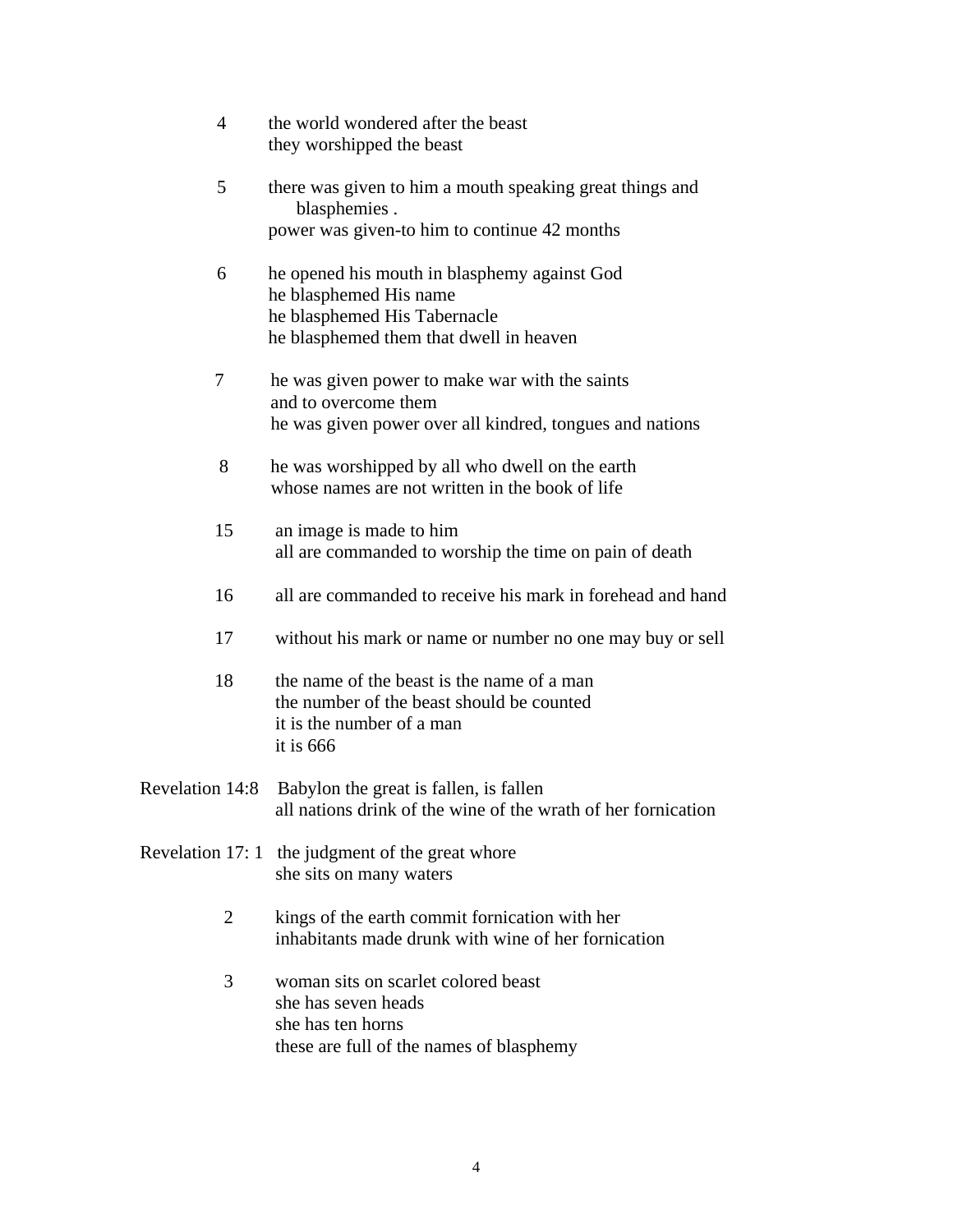| $\overline{4}$  | she is arrayed in gold, silver, precious stones and purple<br>she holds a golden cup in her hand<br>filled with abominations and filthiness of her fornication |
|-----------------|----------------------------------------------------------------------------------------------------------------------------------------------------------------|
| 5               | On her forehead she has a name written, Babylon the great<br>the mother of harlots and the abominations of the earth                                           |
| 6               | she is drunk with the blood of saints and martyrs of Jesus<br>she aroused great admiration in John (symbol of God's people)                                    |
| 15              | the waters on which the whore sits represents people                                                                                                           |
| 16              | the kings will hate her,<br>strip her naked<br>eat her flesh<br>burn her with fire                                                                             |
| 18              | the woman is the great city which reigns over the whole earth                                                                                                  |
| Revelation 18:2 | Babylon is fallen, is fallen<br>she has become full of devils, foul spirits, and unclean birds                                                                 |
| 3               | all nations have drunk the wine of the wrath of her fornication<br>the merchants of the earth have growth rich through the<br>abundance of her delicacies      |
| $\overline{4}$  | she still contains "God's people"<br>who are called upon to come out of her<br>lest they receive the seven last plagues                                        |
| 7               | she said in her heart-<br>I sit a queen<br>I am no widow                                                                                                       |

I shall see no sorrow

- 19 the blood of holy martyrs is upon her
- 22 great musicians are found in her great craftsmen contribute to her
- 24 upon her was the blood of prophets and saints and all who had been slain upon the earth